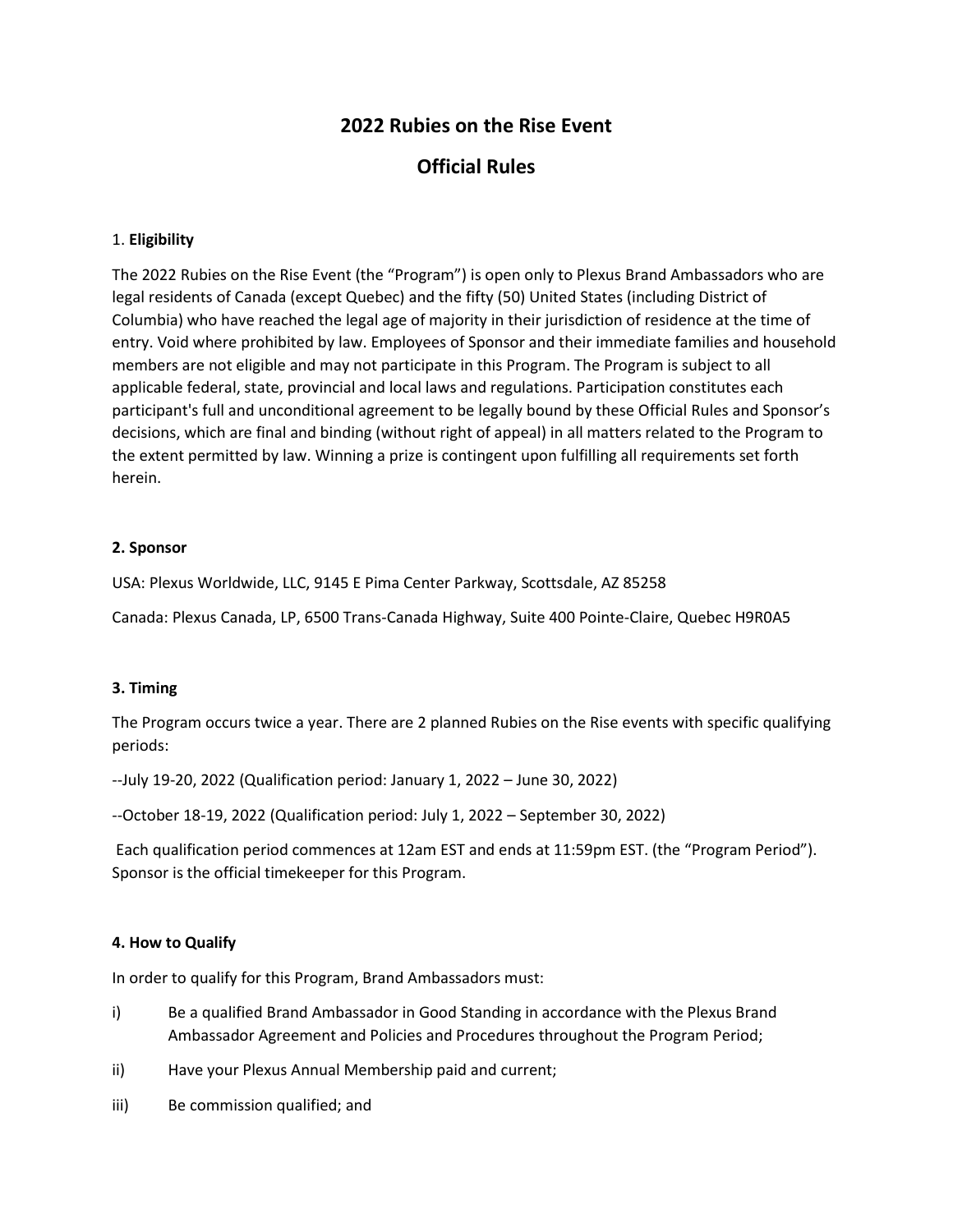iv) Be a newly qualified Ruby or Senior Ruby Brand Ambassador or a current Senior Ruby who has grown by 200+ points since the end of December 2021 during the Program Period and are holding Senior Ruby paid rank.

All credit card payments must be in the name of the purchasing Brand Ambassador and not that of the sponsor or upline. Brand Ambassadors not in good standing under the Plexus policies and procedures are not eligible to participate in the Program. Neither purchases by Brand Ambassadors within 6 month of conversion date from Brand Ambassador to Customers nor purchases by any Brand Ambassador Lead(s) received as part of the Plexus Leads Program will not generate eligible entries.

## **5. Program Details:**

All newly qualified Ruby or Senior Ruby Brand Ambassadors or current Senior Rubies who have grown by 200+ points since the end of December 2021 and are holding Senior Ruby paid rank will be invited to the Rubies on the Rise Event, which is an exclusive, all-day training event that will be held twice in 2022— July 19-20, 2022, and October 18-19, 2022. All Brand Ambassadors will be responsible for their own airfare and transportation to and from the event. Plexus will cover the cost of training event at The Andaz Scottsdale Resort & Bungalows in Scottsdale, AZ, the hotel accommodations at Andaz (standard room), breakfast at the hotel, lunch at Andaz, and dinner.

Each Ruby Brand Ambassador is responsible for the costs of the following items:

- Room upgrades
- Spa upgrades or purchases
- Additional food and beverages
- Gift shop purchases
- Excursions or resort activities

You may send an email to us.support@plexusworldwide.com for further inquiries or information.

The approximate retail value of the event is \$1,200 USD.

### **6. Event Notification and Acceptance**

All qualifiers will be notified by email on a monthly basis after commissions are closed. Any qualifier may waive his or her right to attend the event. No cash equivalent for the event will be available. The event is non-transferable and non-assignable, and no substitutions will be made, except as provided herein at the sponsor's sole discretion. The sponsor reserves the right to change the date and time of each Rubies on the Rise event. For the United States, for the purposes of reporting your annual income to the IRS the value of any prize, award or offer, whether it be cash or non-cash is considered taxable income and will be included in the Form 1099-NEC if your total income from Plexus exceeds \$600.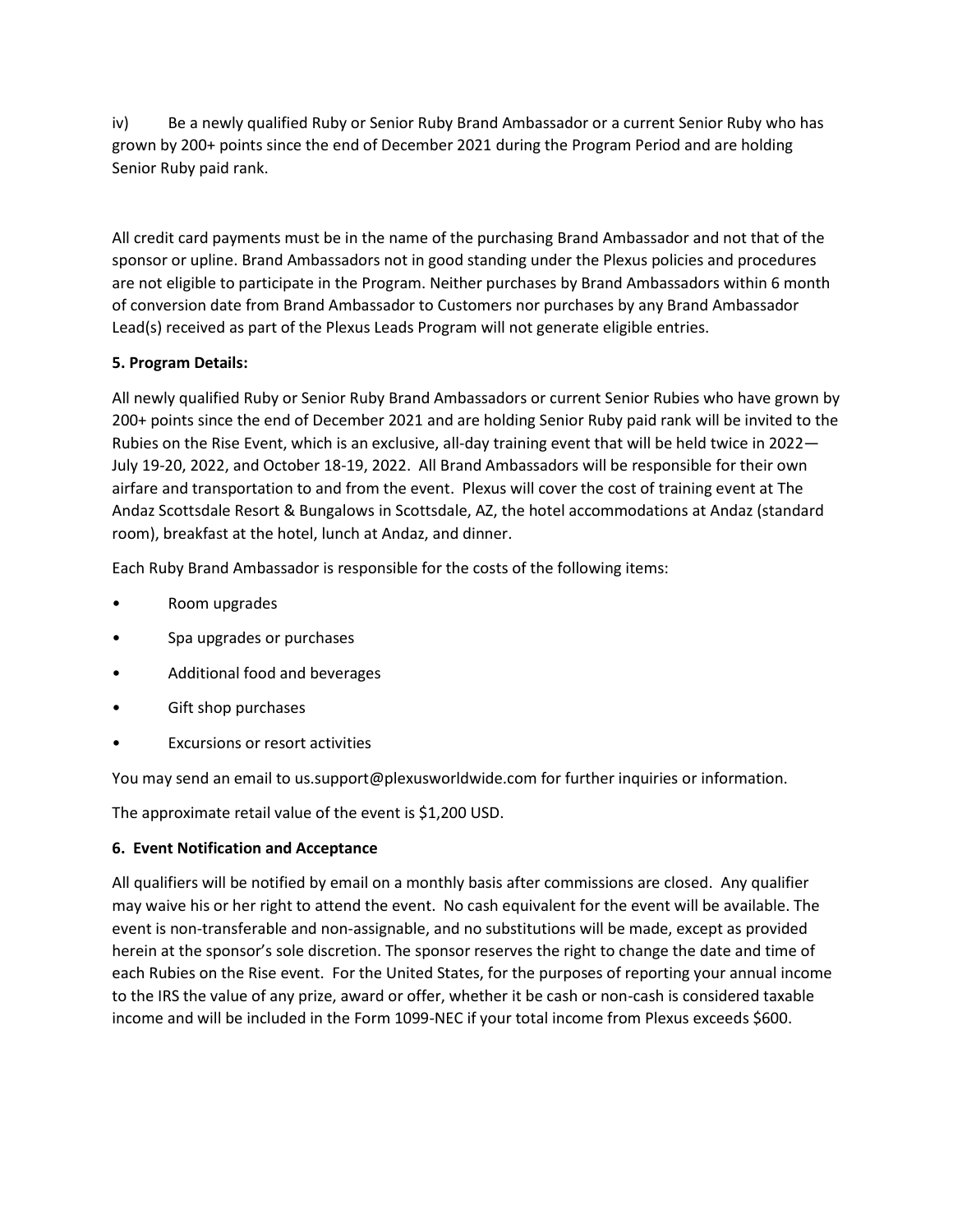## **7. POTENTIAL PROGRAM ATTENDEES ARE SUBJECT TO VERIFICATION BY THE SPONSOR, WHOSE DECISIONS ARE FINAL AND BINDING (WITHOUT RIGHT OF APPEAL) IN ALL MATTERS RELATED TO THE PROGRAM PROVIDED THE DECISION IS REASONABLE.**

#### **8. Verification of Potential Qualifiers**

The potential qualifiers will be required to sign and return to the Sponsor, by email within three (3) days of the date of the notice (sent by email), the Sponsor's affidavit and acceptance form or declaration and release. If the potential qualifier: (a) cannot be contacted as set out above or if the notification is returned as undeliverable; (b) fails to sign and return the properly executed affidavit and acceptance form or declaration and release within the required time period; and/or (c) cannot attend the event for any reason, then he/she will be disqualified and will forfeit all rights to attend the event.

#### **9. Participation Conditions and Release**

Each participant agrees to: (a) comply with and be bound by these Official Rules and the decisions of the Sponsor which are binding and final (without right of appeal) in all matters relating to this Program; (b) release and hold harmless the Sponsor and each of its respective parents, subsidiary and affiliated companies, the prize suppliers and any other organizations responsible for sponsoring, fulfilling, administering, advertising or promoting the Program and all of their respective past and present officers, directors, employees, agents and representatives (collectively, the "Released Parties") from and against any and all claims, expenses and liability, including (except where prohibited) but not limited to, negligence and damages of any kind to persons and property, invasion of privacy (under appropriation, intrusion, public disclosure of private facts, false light in the public eye or other legal theory), defamation, slander, libel, violation of right of publicity, infringement of trademark, copyright or other intellectual property rights, property damage, or death or personal injury arising out of or relating to a participant's entry, creation of an entry or submission of an entry, participation in the Program, acceptance or use or misuse of prize and/or the broadcast, exploitation or use of entry; and (c) indemnify, defend and hold harmless the Released Parties from and against any and all claims, expenses and liabilities (including reasonable attorneys' fees) arising out of or relating to an participant's participation in the Program and/or participant's acceptance, use or misuse of prize.

#### **10. Publicity**

Except where prohibited by local laws, participation in the Program constitutes the qualifier's consent to the Sponsor's and its agents' use of qualifier's name, likeness, photograph, voice, opinions and/or hometown, state or province and country for promotional purposes in any media, worldwide, without further notice, payment or consideration and where required the participant hereby grants to the Sponsor an unlimited, worldwide, royalty-free, non-exhaustive, perpetual, irrevocable license to use qualifier's name, likeness, photograph, voice, opinions and/or hometown, state or province and country for promotional purposes in any media, worldwide, without further notice, payment or consideration.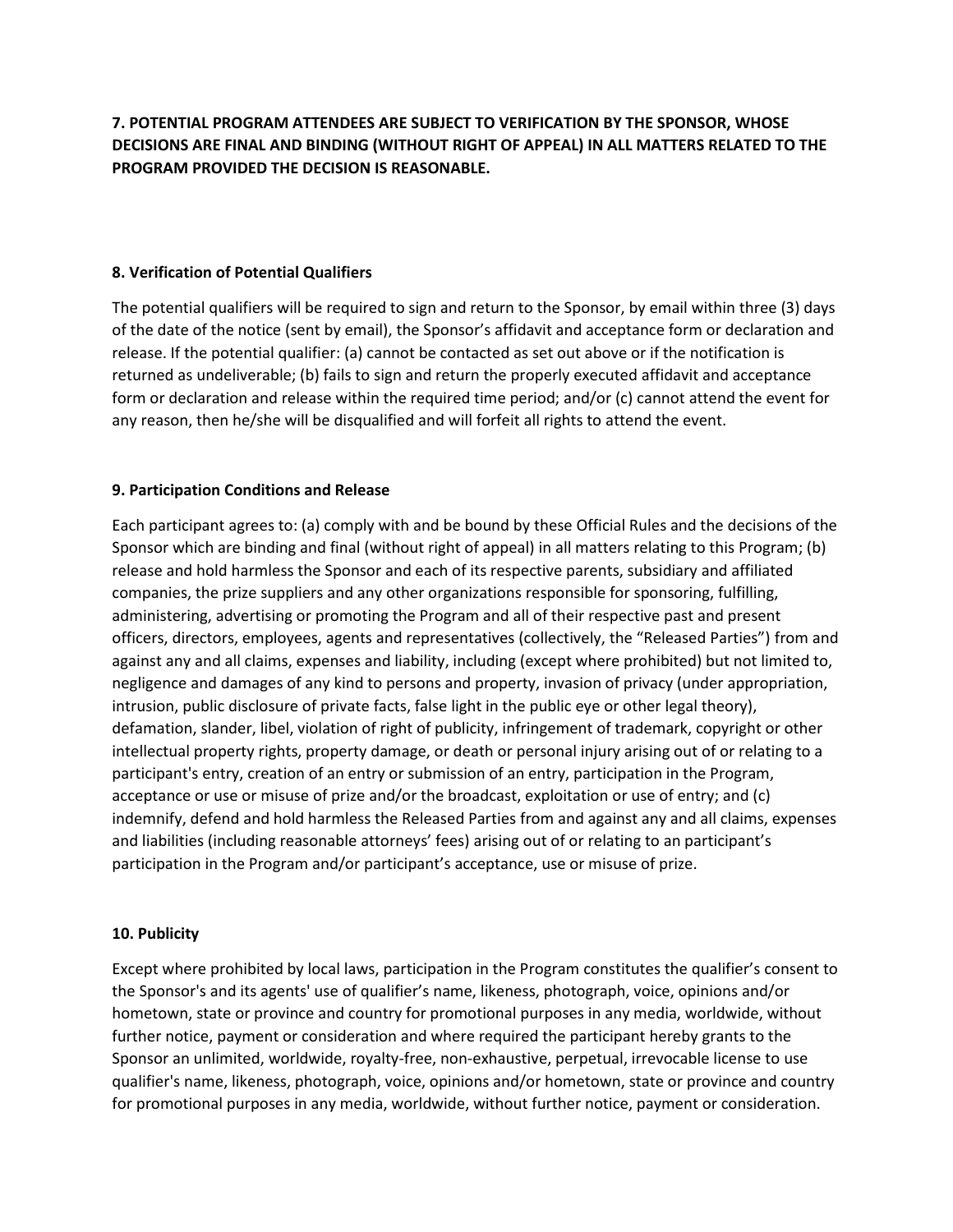Where prohibited, the Sponsor will request qualifier's permission to use qualifier's name, likeness and/or photograph for promotional purposes.

#### **11. General Conditions**

To the extent permitted by law the Sponsor reserves the right, in its sole and absolute discretion and in consideration of the participants' interests, to cancel, suspend and/or modify the Program, or any part of it (including, without limitation, Official Rules), if any fraud, technical failures or any other factor beyond the Sponsor's reasonable control impairs the integrity or proper functioning of the Program, as determined by the Sponsor in its sole discretion. In addition, Sponsor reserves the right to adjust in extreme circumstances, such as unexpected weather conditions, or pandemic restrictions, as required and at their sole discretion. The Sponsor's failure to enforce any term of these Official Rules shall not constitute a waiver of that provision. In the event of any discrepancy or inconsistency between the terms and conditions of these Official Rules and disclosures or other statements contained in any Program-related materials, the terms and conditions of these Official Rules shall prevail, govern and control.

#### **12. Limitations of Liability**

The Released Parties are not responsible for: (a) any incorrect or inaccurate information, whether caused by participants, printing errors or by any of the equipment or programming associated with or utilized in the Program; (b) technical failures of any kind (including, but not limited to, malfunctions, interruptions or disconnections in phone lines or network hardware or software); (c) unauthorized human intervention in any part of the entry process or the Program; (d) technical or human error which may occur in the administration of the Program; or (e) any injury or damage to persons or property which may be caused, directly or indirectly, in whole or in part, from participant's participation in the Program or receipt or use or misuse of any prize where (i) the act has resulted from negligence on the part of the Sponsor and (ii) the act has resulted in death or personal injury.

### **13. Disputes**

Each participant agrees that: (a) any and all disputes, claims and causes of action arising out of or connected with this Program, or any prizes awarded shall be resolved individually, without resort to any form of class action; (b) any and all disputes, claims and causes of action arising out of or connected with this Program, or any prizes awarded, shall be resolved exclusively by the appropriate United States District Court in Arizona, USA or the appropriate Arizona State Court located in Maricopa County, Arizona, USA; (c) any and all claims, judgments and awards shall be limited to actual out-of-pocket costs incurred, including costs associated with entering this Program, but in no event attorneys' fees; and (d) under no circumstances will participant be permitted to obtain awards for, and participant hereby